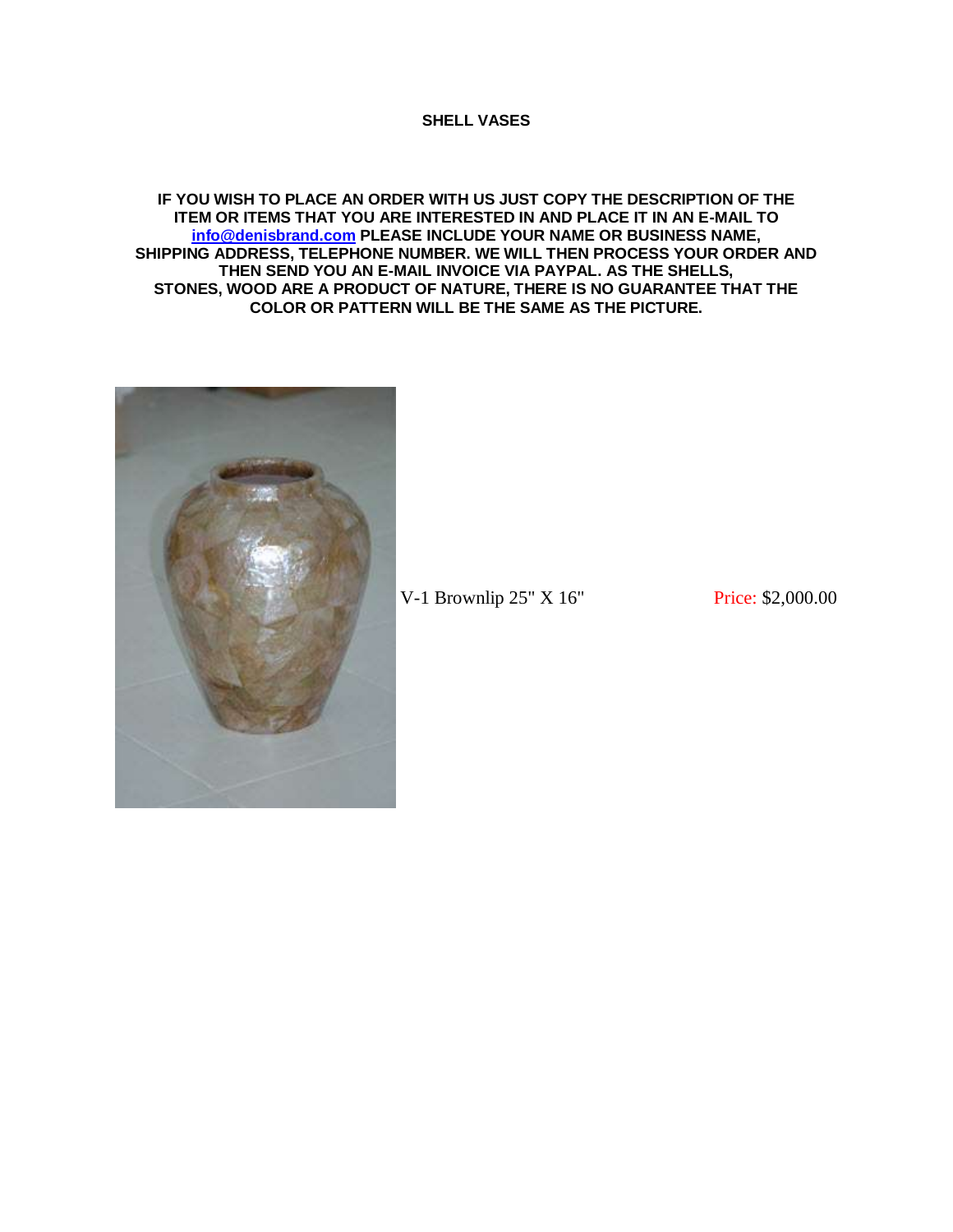

V-3 Abalone 25" X 16" Price: \$2,000.00

V-150 White Hammer Oyster 25" X 16" Price: \$2,000.00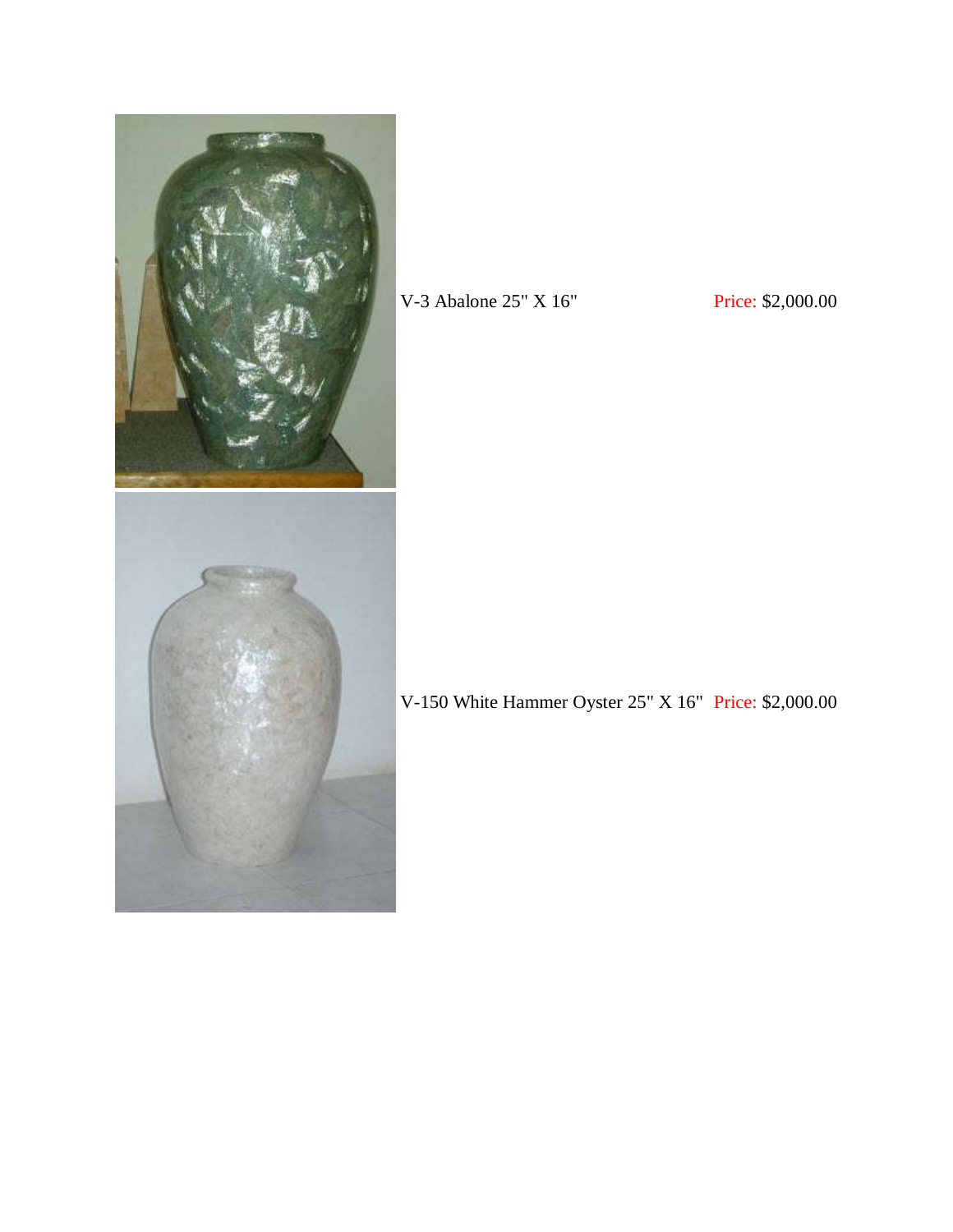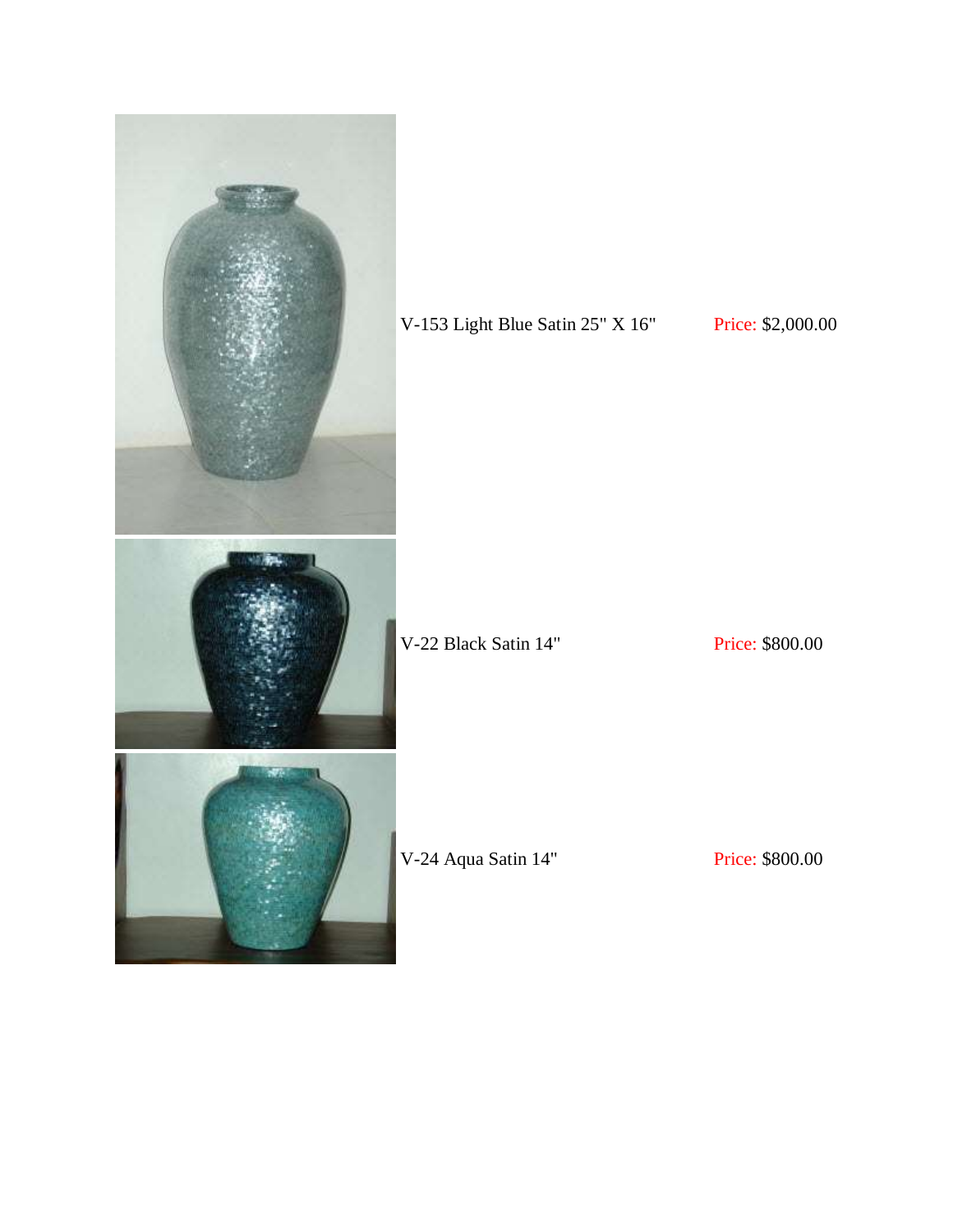

## V-26 Blacklip Mother of Pearl 14" Price: \$800.00

V-27 Brownlip 14" Price: \$800.00

V-29 Light Blue Satin 14" Price: \$800.00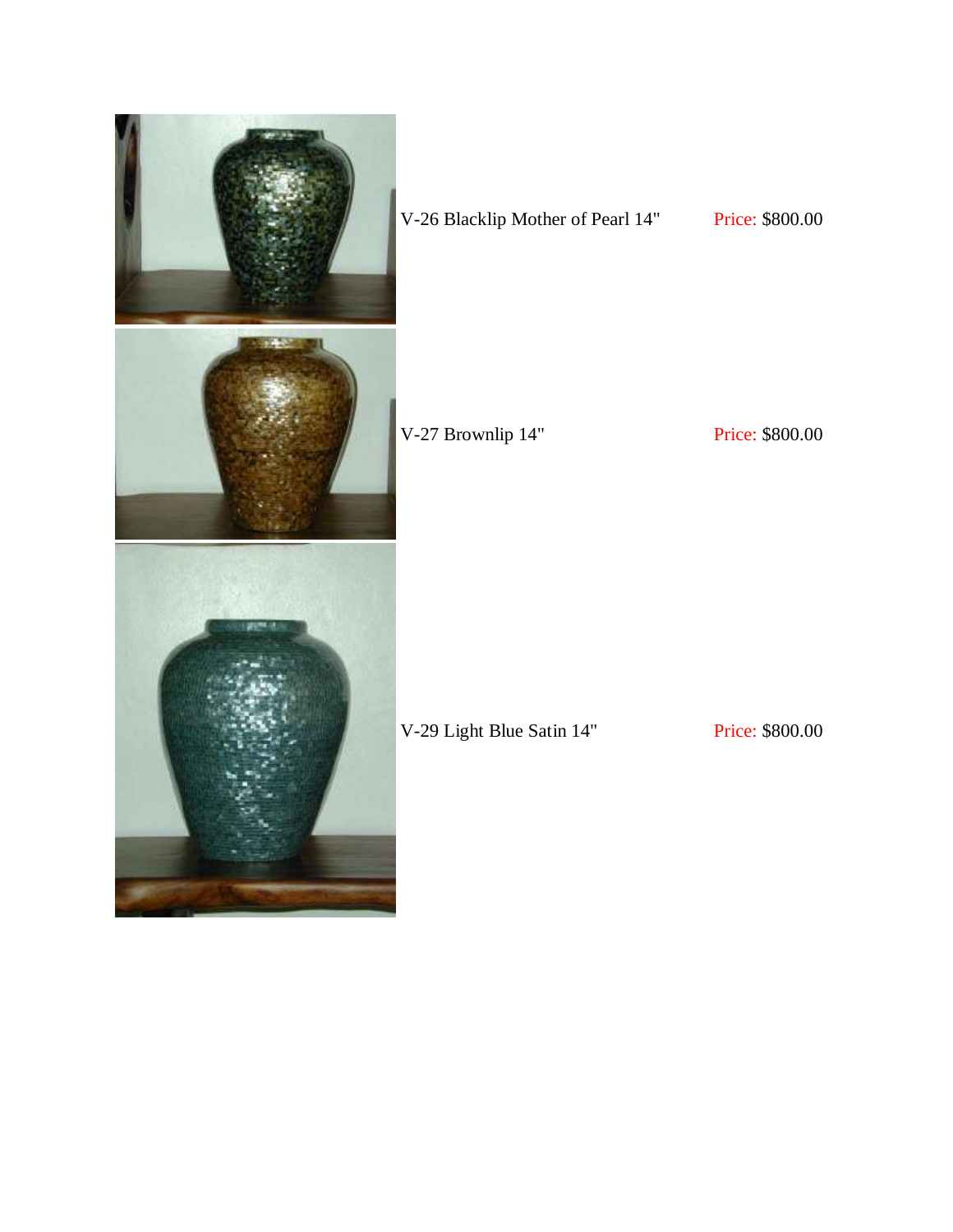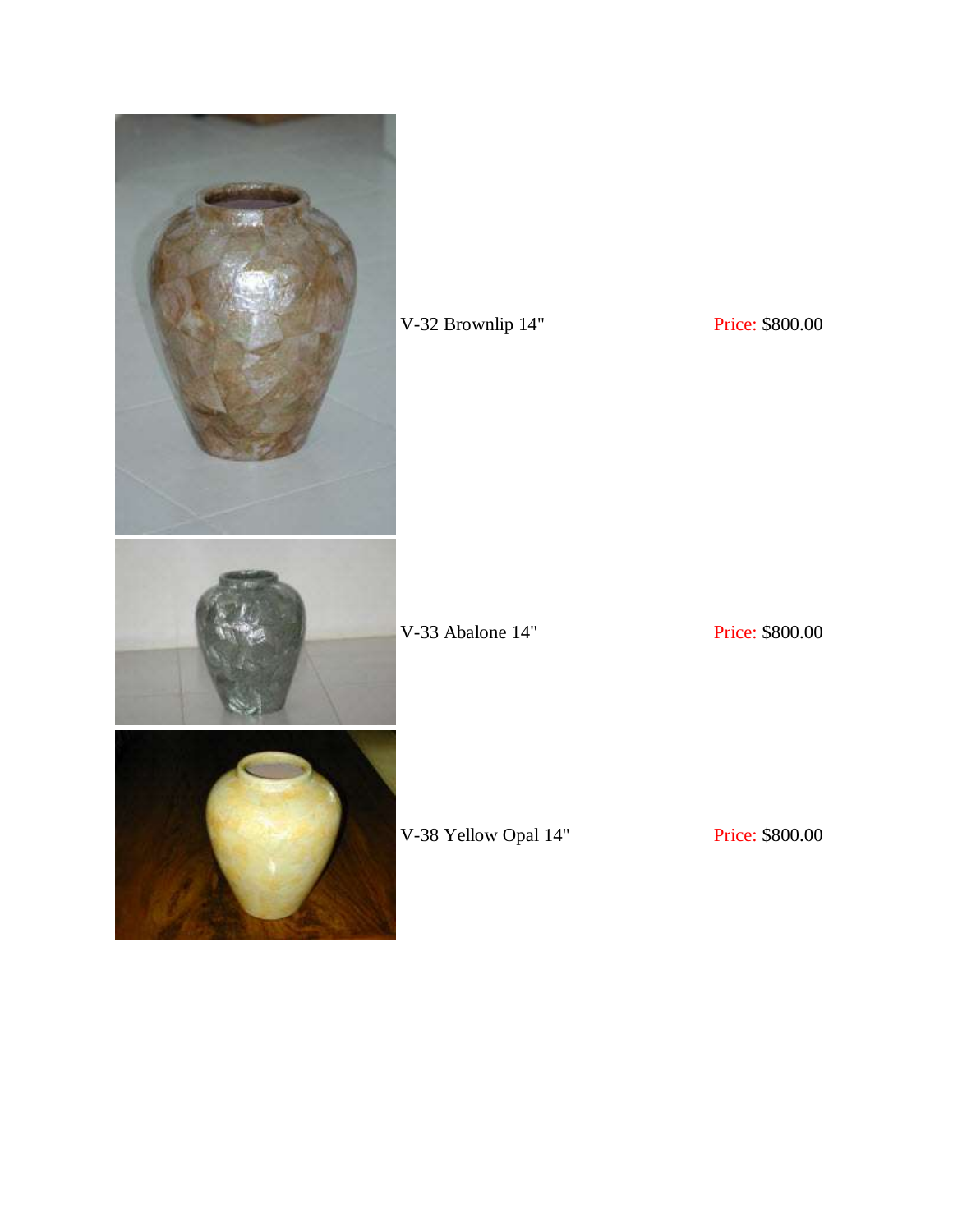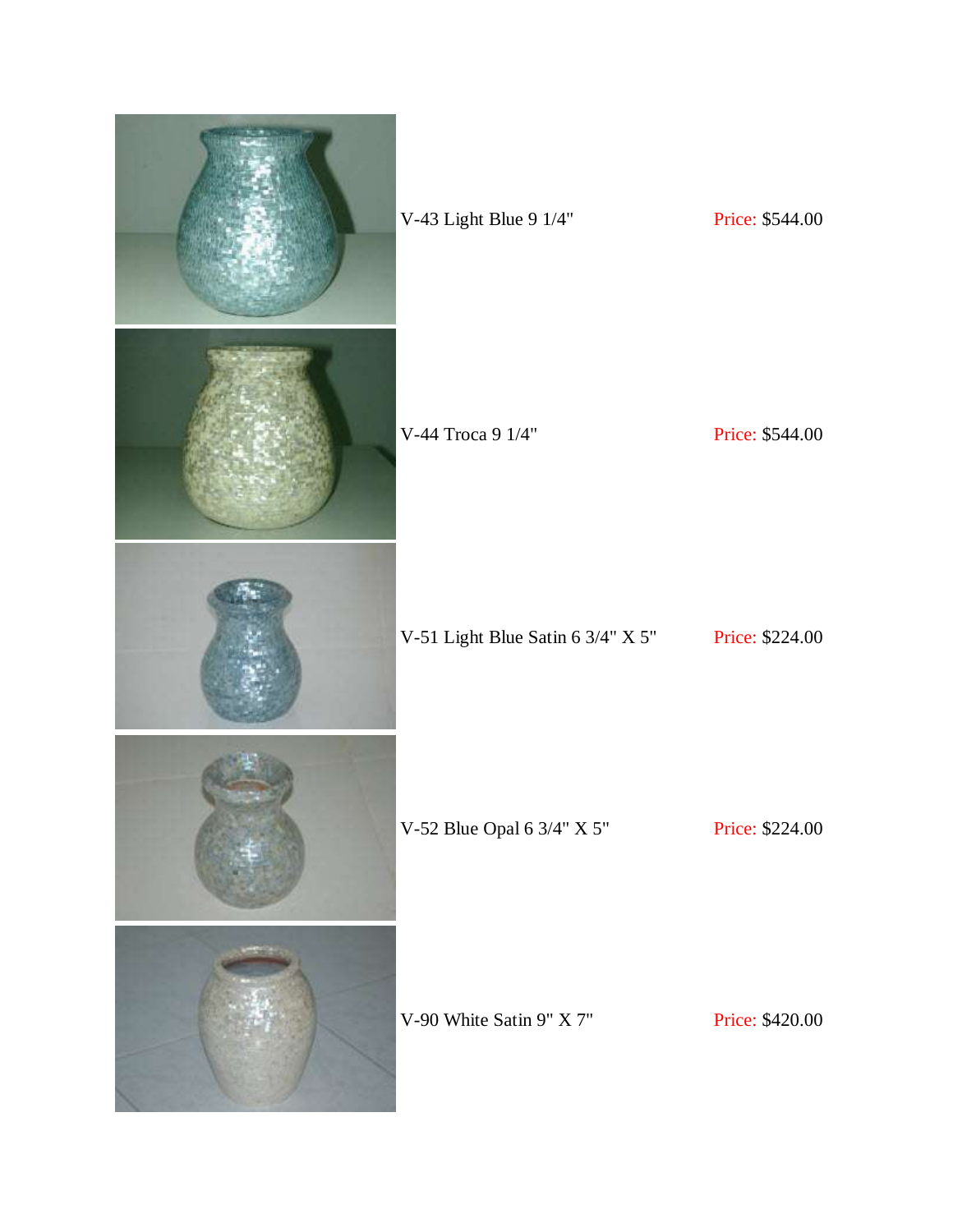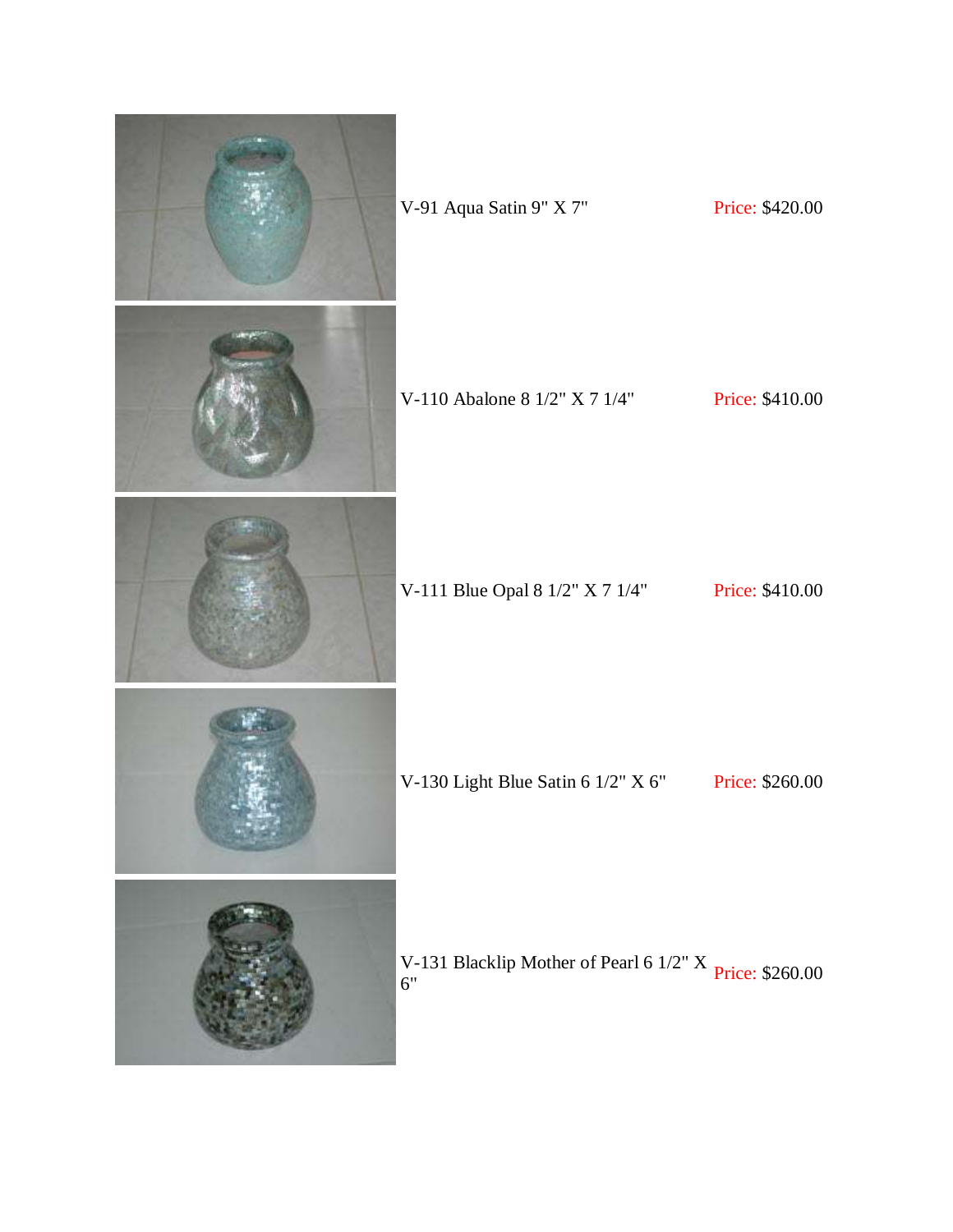

V-170 White Satin 7.5" X 4.25" Price: \$200.00

V-176 Blacklip Mother of Pearl 7.5" X<br>4.25"

V-178 Violet Oyster 7.5" X 4.25" Price: \$200.00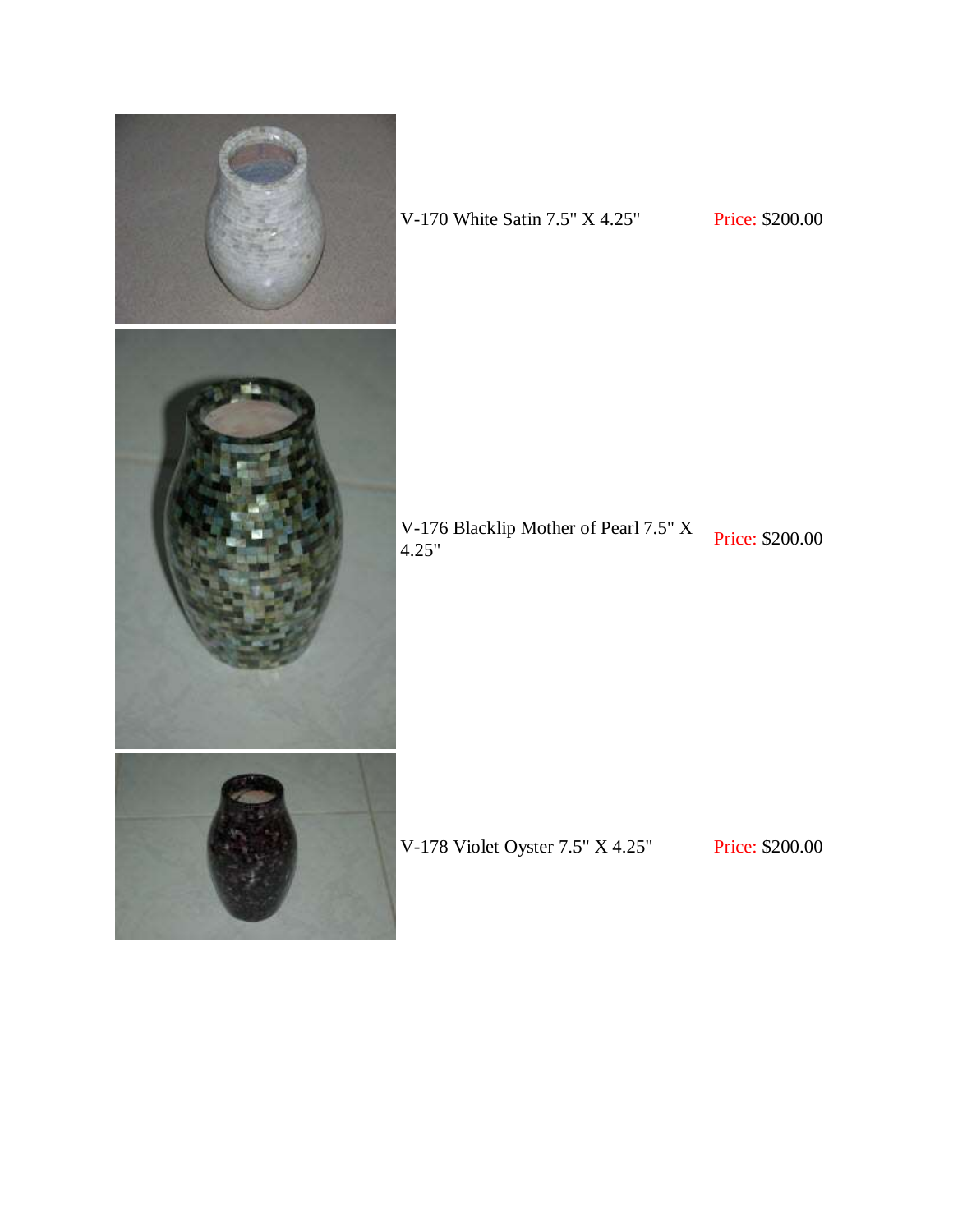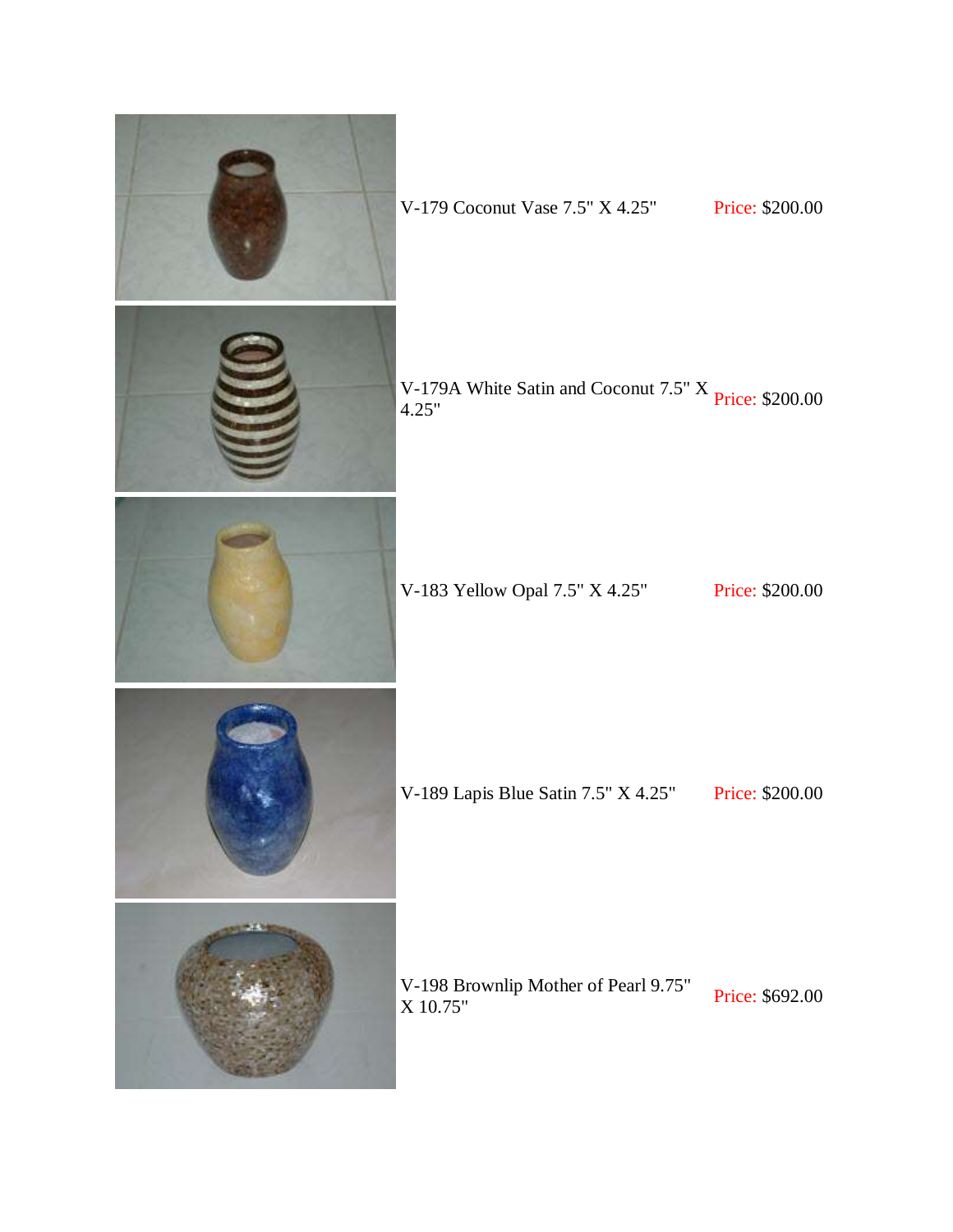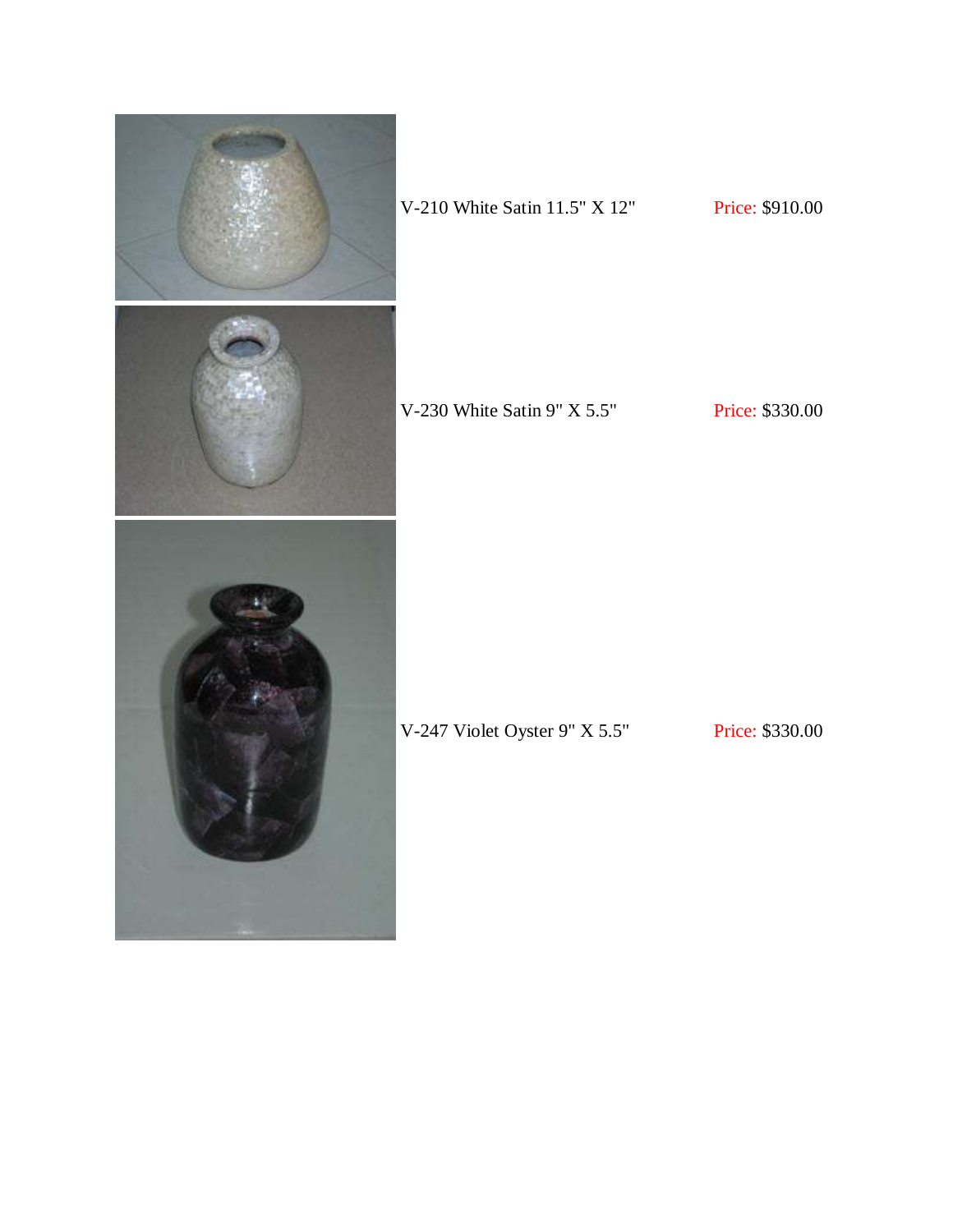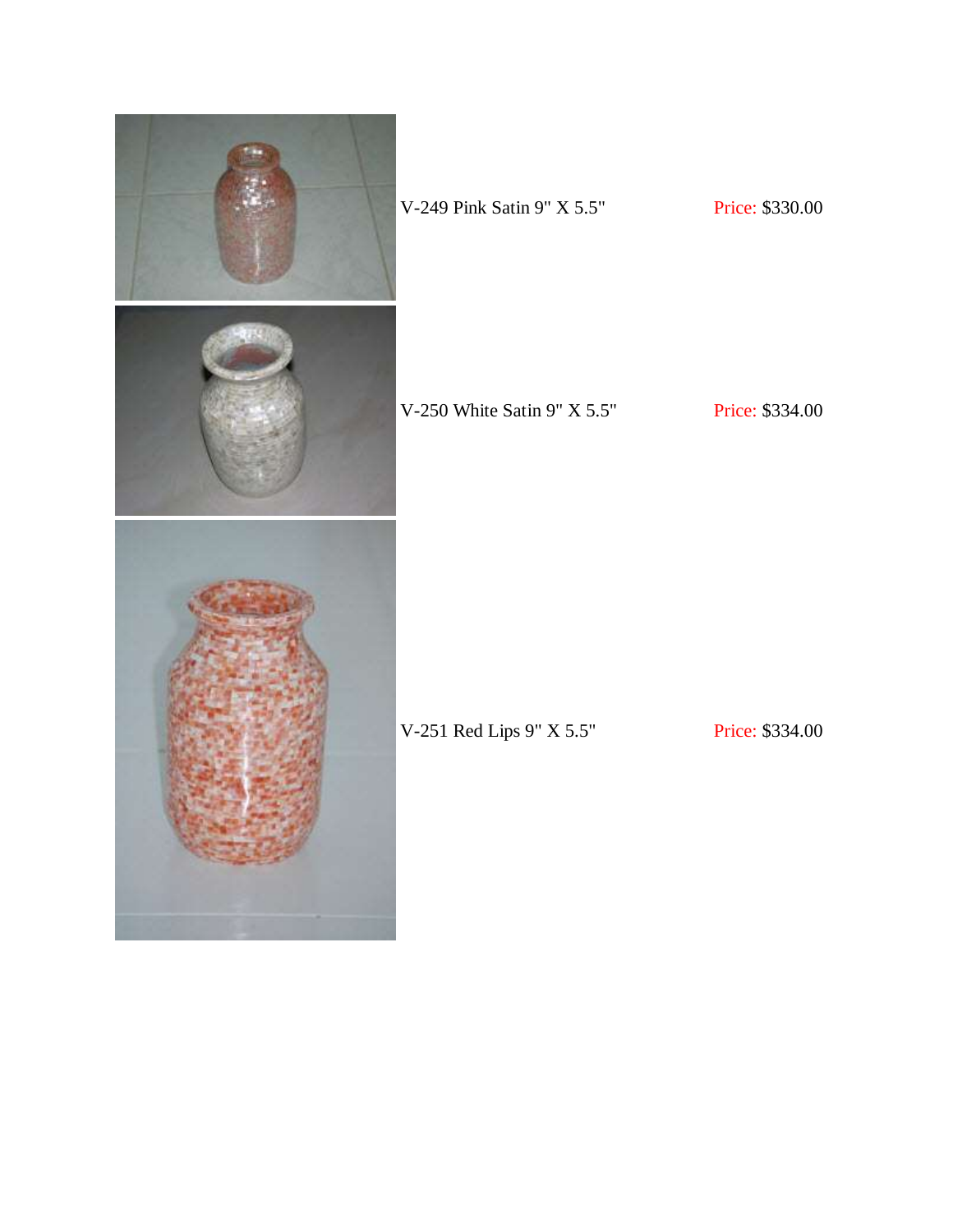

V-252 Abalone 9" X 5.5" Price: \$334.00

V-253 Lapis Blue Satin 9" X 5.5" Price: \$334.00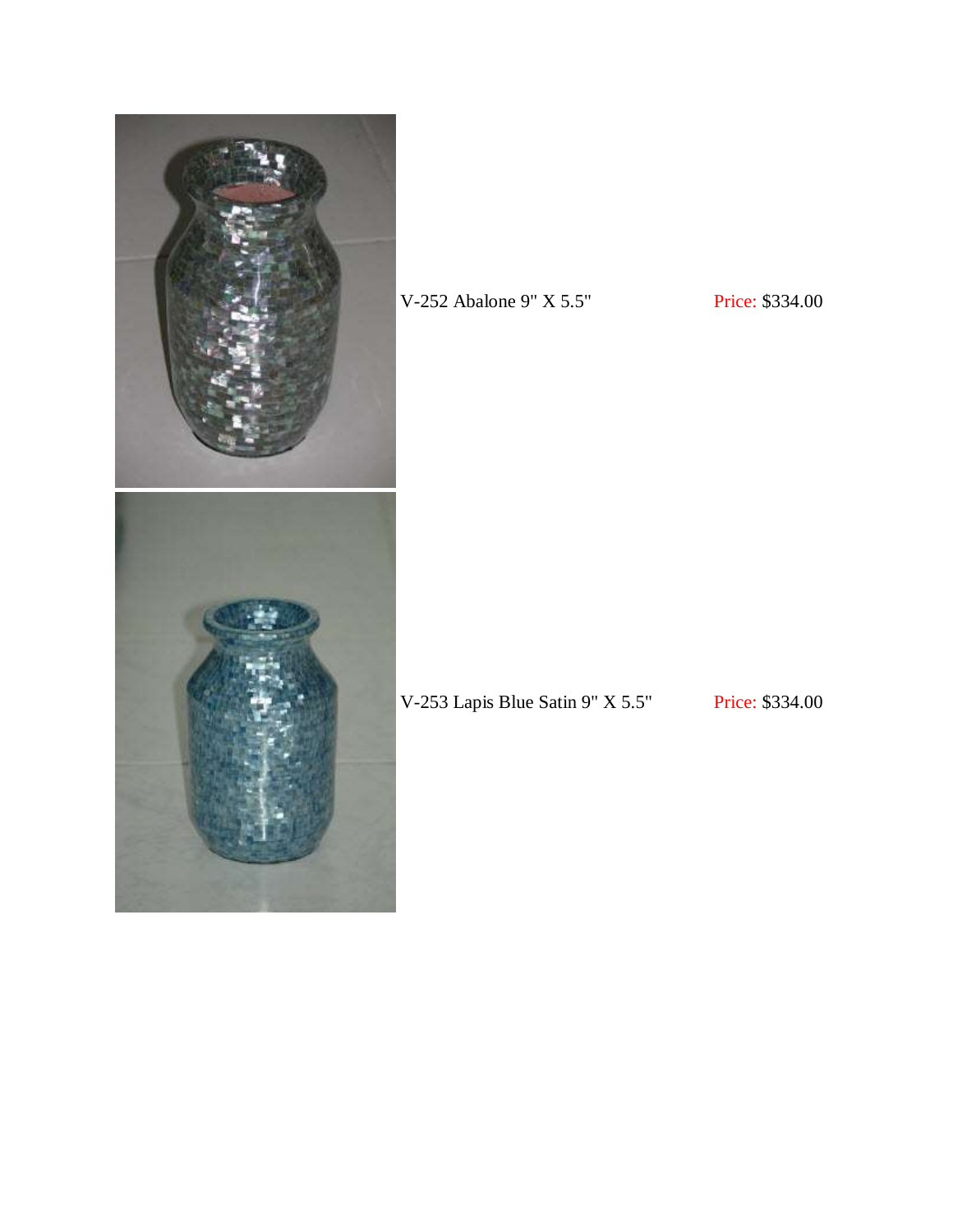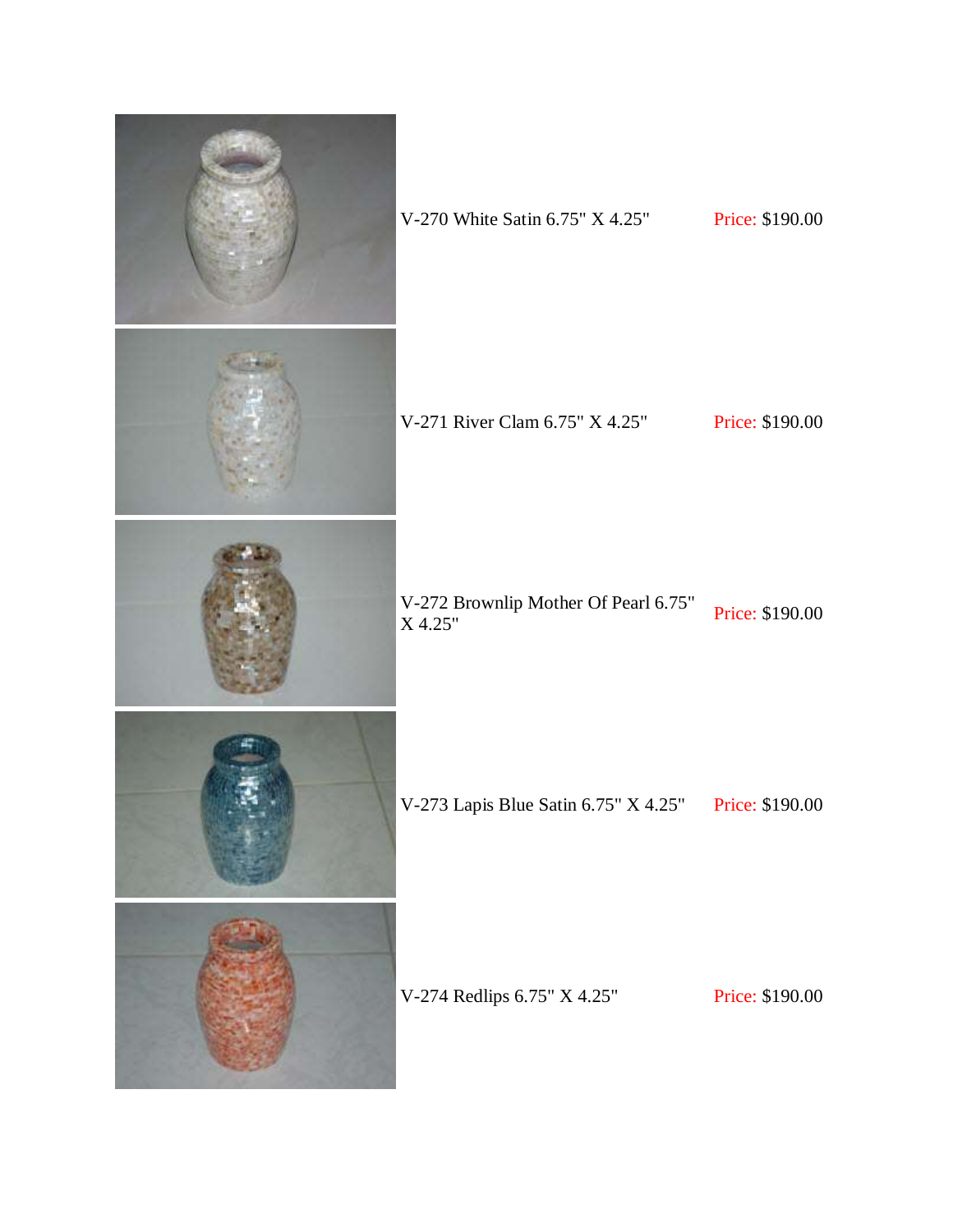

V-309 Troca 11.5" X 12.5" Price: \$950.00

V-310 Troca 23" X 8" Price: \$1,220.00